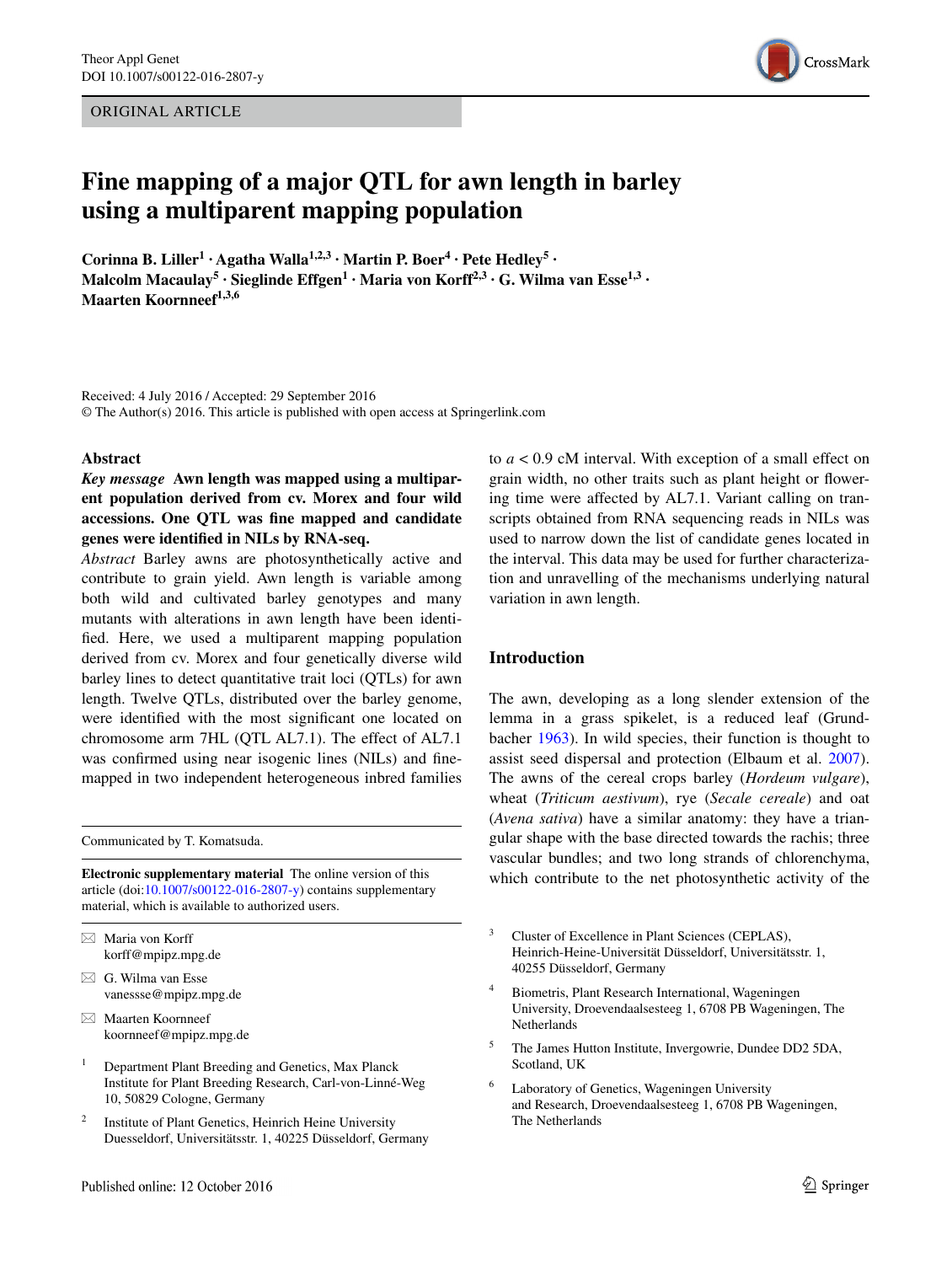spike (Grundbacher [1963;](#page-12-0) Li et al. [2006\)](#page-12-1). A number of loci affecting awn length in barley are described and categorised in two main phenotypic groups: (1) loci that affect other traits such as plant height, leaf shape, and spike length; and (2) loci that mainly affect awn length or brittleness (Franckowiak and Lundqvist [2012](#page-11-1); von Bothmer et al. [2003](#page-12-2)). Several genes from the first group have recently been shown to be involved in brassinosteroid (BR) biosynthesis or signalling (Dockter et al. [2014](#page-11-2)). The *short awn 2* (*lks2*) gene, which belongs to the second group [allelic to *breviaristatum* (*ari)* -*d* and *unbranched style 4* (*ubs4*)] is located on the long arm of chromosome 7H and was found to encode for a SHORT INTERNODES (SHI)-type tran-scription factor (Yuo et al. [2012](#page-12-3)).

In general, awned barley genotypes outyield awnless isogenic lines, especially under warm and dry conditions (Bort et al. [1994;](#page-11-3) Grundbacher [1963;](#page-12-0) Scharen et al. [1983](#page-12-4), Rebetzke et al. [2016\)](#page-12-5). Within the spike the awns are the main contributors to the photosynthetic activity (Abebe et al. [2009](#page-11-4)). Consequently, the absence of awns reduces seed weight and size because of a reduction in starch content (Bort et al. [1994;](#page-11-3) Grundbacher [1963;](#page-12-0) Jiang et al. [2006](#page-12-6); Li et al. [2006;](#page-12-1) Scharen et al. [1983\)](#page-12-4). Given the potential impact of awn length on yield in barley cultivars, it is important to identify novel QTLs and genes that affect this trait. Previous genetic studies described QTLs for awn length on chromosome 3H (Chen et al. [2012](#page-11-5); Gyenis et al. [2007](#page-12-7); Wang et al. [2010](#page-12-8)), possibly co-localizing with either *ari*-*a* or *semi*-*brachytic* (*uzu*) (HvBRI1); on 6HS (Sun et al. [2011](#page-12-9)); close to the row type locus *six*-*rowed spike 1* (*Vrs1*) on 2H (Sameri et al. [2006](#page-12-10)), where the awnless locus *Lks1* has been mapped; on 7H (Sameri et al. [2006](#page-12-10)), possibly co-localizing with either *ari*-*f* or *ari*-*n* (Druka et al. [2011](#page-11-6); Franckowiak and Lundqvist [2012\)](#page-11-1); and on 7HL which is associated with DIMINUTO (*HvDIM*) (Dockter et al. [2014](#page-11-2)). The majority of these studies have investigated the genetic basis of awn length differences in cultivated barley. Substantial variation in awn length, however, is also observed in wild barley (Badr et al. [2000](#page-11-7)) which is characterised by higher genetic diversity than cultivated barley and thus represents a valuable source to improve the elite barley genepool (Russell et al. [2004](#page-12-11)). Therefore, we generated a multiparent intercross population between wild and cultivated barley to map and identify the genetic basis for differences in awn length. The advantages of using multiparent populations compared to classical bi-parental populations are that: (1) several alleles and their interaction with different backgrounds can be analysed simultaneously and (2) QTLs can be detected with higher precision and resolution due to the increased level of recombination (Cavanagh et al. [2008\)](#page-11-8). We generated a multiparent mapping population by intercrossing cv. Morex, three ssp. *spontaneum* from the Fertile Crescent and one ssp. *agriocrithon* from the Tibetan highlands in China. After one round of backcrossing to the recipient Morex to reduce the effect of deleterious wild alleles, the resulting BC1F1 was intercrossed in all possible combinations to generate by single seed descent 6 subpopulations with 130–150 RILs each. The QTL analysis resulted in the identification of a major QTL for awn length on 7HL where the wild barley allele decreased awn length. Fine mapping of this locus using independent heterozygous inbred families (HIFs) led to a delimitation of the QTL locus to <0.9 cM. The position of the locus was verified using mapping of the variants between RNA sequencing reads obtained from two near isogenic lines differing only in the QTL region. The major locus on 7HL was not associated with any other traits nor did it map to previously identified awn length genes located in this region such as *HvLks2* or *HvDIM*.

# **Materials and methods**

# **Plant material**

The multiparent recombinant inbred Line (RIL) mapping population was constructed through crosses between the barley cultivar Morex and four wild barley lines selected for large genetic variation (Badr et al. [2000\)](#page-11-7). Three wild barley genotypes originated from the eastern and western Fertile Crescent, the centre of barley domestication [ssp. *spontaneum*: HID 4 (A), Iraq; HID 64 (B), Turkey; and HID 369 (C), Israel and one barley genotype originated from the Tibetan highlands in China (ssp*. agriocrithon*: HID 382(D)]. Each wild barley line was crossed to cv. Morex (ssp. vulgare, USA) and the F1 hybrids were backcrossed to Morex once. These backcross generations were intercrossed with each other at every possible combination, resulting in six independent subpopulations. From these intercrosses, 916 recombinant inbred lines (RILs) with 130–165 lines per subpopulation were made by single seed descent (SSD) (Online Resource 1) for six generations. The resulting F6 generation was used for genotyping and QTL mapping.

# **Plant growth conditions**

For QTL mapping of awn length, the F6 generation was grown with four replicate plants per RIL under outdoor conditions. Plants of the multiparent RIL population were sown mid-January 2011 in 96-well trays, germinated under greenhouse conditions and placed outdoors after the first leaf emerged (end of January). Plants were transferred (mid-Feb) to 10 L pots, each pot containing one plant. Pots were arranged in 15 rows spaced 1 m apart, each row contained 61 pots with a distance of 15 cm. The entire plot was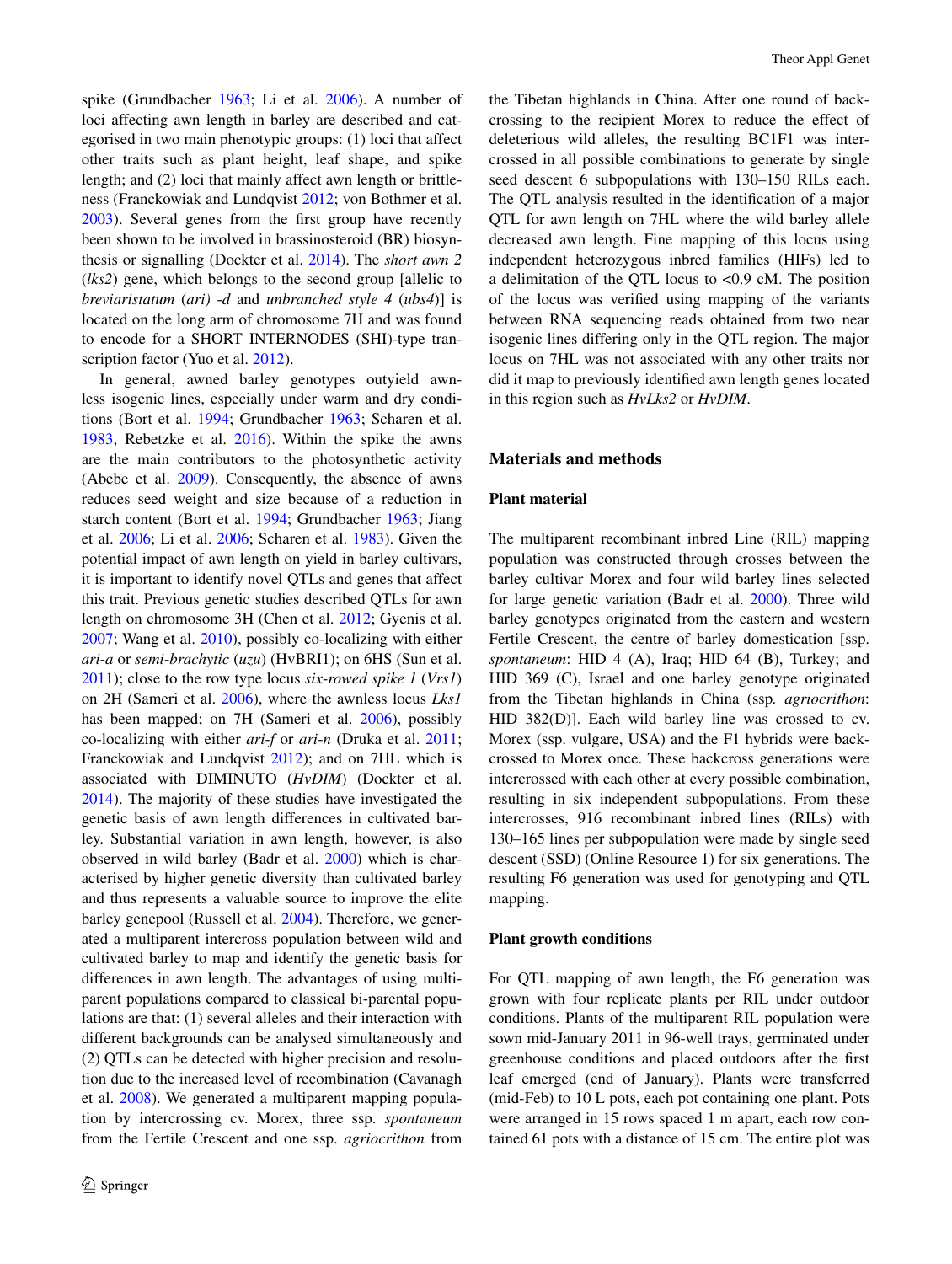divided into two blocks, two replicate plants per genotype were randomised together within each block. The plot was surrounded by one row of border pots containing elite barley cultivars. The plants were irrigated using a sprinkler robot. For QTL confirmation and additional experiments performed in 2012, 2013 and 2014 the plot was set-up using 12 L pots as described previously (Liller et al. [2015\)](#page-12-12) only in this study the plot was divided into two blocks.

A custom-made peat and clay soil mixture (EinheitsErde® ED73 Osmocote, Einheitserdewerke Werkverband e.V., Sinntal-Altengronau, Germany) containing a long term fertilizer was used for the outdoor and greenhouse grown plants. Greenhouse experiments were performed in an air-conditioned greenhouse under long day conditions (16 h, 22 °C day; 8 h, 18 °C night) using either 0.3 or 0.5 L pots. In all experiments, additional fertilizer and/or pesticides were applied to the plants when necessary.

## **Awn length measurement**

All spikes used for awn length measurements were collected at maturity. The spikes were dried in a drying cabinet (Heraeus) at 37 °C for at least 3 days. Awn length (length of the detached longest awn of the spike) was measured using a 200 mm digital calliper (Mitutoyo Deutschland, Neuss) The population involves crosses between 2-rowed HID lines and 6-rowed Morex, and thus also segregates for row-type. In the six-rowed plants, the awn length may differ between the central spikelet and the lateral spikelet. Therefore, only the awn length of the central spikelet was used for QTL mapping. At least four independent biological replicates ( $n \geq 2$  technical replicates) were used to obtain an average awn length used for QTL analysis.

#### **DNA extraction**

DNA was extracted from fresh or freeze-dried leaf material using the Qiagen BioSprint following the manufacturer's protocol (Qiagen, Hilden, Germany). DNA was eluted in 150 µL supplied buffer AE and concentration was measured using the NanoDrop spectrophotometer (PEQLAB, Erlangen, Germany).

# **QTL mapping**

One individual of each RIL was genotyped with a selection of 384 BOPA single-nucleotide polymorphism (SNP) markers from the barley Consensus Map (Close et al. [2009\)](#page-11-9) at the James Hutton Institute (Dundee, Scotland, UK) using the Illumina Golden Gate Assay system.

The markers were assigned to their positions on the POP-SEQ map (Ariyadasa et al. [2014\)](#page-11-10). The SNP markers were used to calculate the genetic predictors, i.e. the probabilities

that a particular RIL at a given locus has the genotype of one of the five founders. The founder to offspring probabilities were calculated using a Hidden Markov Model (Rabiner [1989;](#page-12-13) Zheng et al. [2015](#page-12-14)), an extension of the inheritance vector approach as described in Huang et al. ([2011](#page-12-15)).

The QTL-mapping was done using linear mixed models in Genstat 17 (VSN international). In the first step of the QTL analysis we used a genome scan, known as simple interval mapping (SIM) (Lander and Botstein [1989\)](#page-12-16). Let *yik* be the awn length for RIL  $i$  in cross  $k$ , then the following model can be given:

<span id="page-2-0"></span>
$$
\underline{y}_{ik} = \mu_k + x_{ikl}^T \underline{\beta}_l + \underline{\varepsilon}_{ik} \tag{1}
$$

where  $\mu_k$  is a fixed effect, the vector  $x_{ikl} = (x_{ikl1}, x_{ikl2}, \dots, x_{ijl5})^T$  contains the probabilities that RIL *i* in cross *k* for locus *l* has the genotype of wild barley line *f* (*f* = 1,...,4). The vector  $\underline{\beta}_l$  is a 4-dimensional vector of random founder effects corresponding to locus *l*. Finally,  $\varepsilon_{ik}$  is the residual error for RIL *i* in cross *k*, with cross-specific variance  $V(\underline{\varepsilon}_{ik}) = \sigma_{\varepsilon,k}^2$ .

In the second step, we ran a genome scan using a multi-QTL model adjusting for background QTLs. The background QTL with the strongest effect was first added, then a new QTL-scan was performed to detect the second strongest QTL, and this procedure was repeated until no new QTLs were detected above the QTL significance threshold of  $-\log 10(P) = 3.2$  (Huang et al. [2011](#page-12-15)). Each background QTL was modelled as a random effect, and the model is an extension of Eq. ([1\)](#page-2-0):

$$
\underline{y}_{ik} = \mu_k + \sum_{c \in C} x_{ikc}^T \underline{\beta}_c + x_{ikl}^T \underline{\beta}_l + \underline{\varepsilon}_{ik}
$$
\n(2)

where C is a set of co-factors to correct for QTLs elsewhere in the genome, and *l* is the putative QTL. Co-factors within 10 cM of the putative QTL were excluded.

In the final step of the QTL-analyses all QTLs detected with model (2) were included in the model:

$$
\underline{y}_{ik} = \mu_k + \sum_{q \in \mathcal{Q}} x_{ikq}^T \underline{\beta}_q + \underline{\varepsilon}_{ik} \tag{3}
$$

where Q is the set of selected QTLs. For each QTL the min log10(*P*)-values, the founder effects and the standard errors were estimated. Epistatic interactions between the 12 QTL were tested pairwise according to Huang et al.  $(2011)$  $(2011)$ .

# **QTL confirmation and fine mapping**

For QTL confirmation, offspring of RILs heterozygous at the most significant QTL (QTL AL7.1) in the  $F_6$  generation was evaluated. These RILs represent Heterogeneous Inbred Families (HIFs) as defined by Tuinstra et al. ([1997\)](#page-12-17) and were genotyped with markers closest to the putative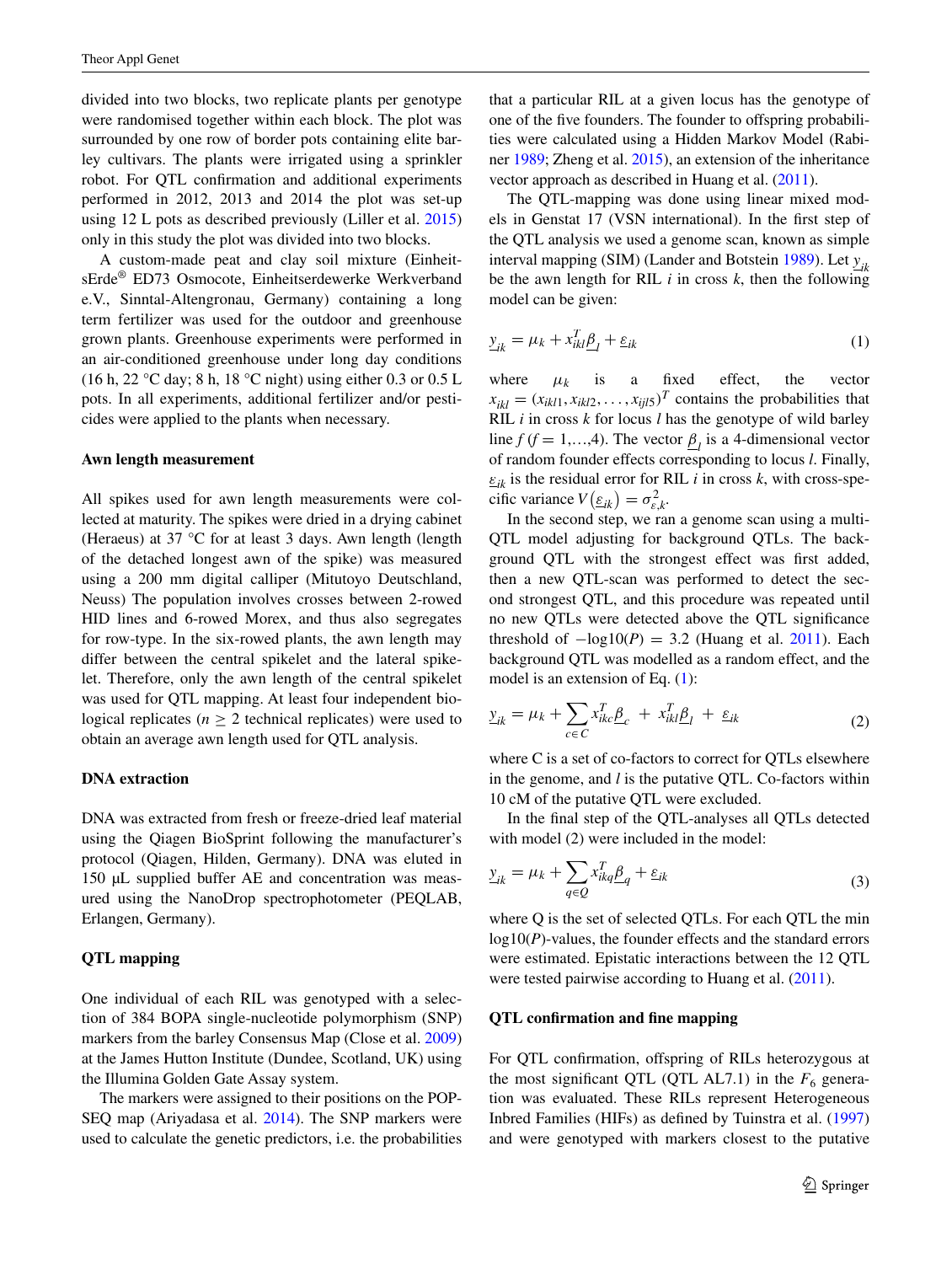QTL. For the major awn length QTL on chromosome arm 7HL (AL7.1) 23–26 HIFs were grown under outdoor conditions in 2012. Genotyping was carried out with the markers 3\_1489 and 2\_0117 which are located close to the putative awn length QTL. Subpopulations were abbreviated based on the parents segregating at AL7.1, defining Morex  $(M)$  and alleles of the wild barleys HID 4  $(A)$ , HID 64  $(B)$ , HID 369 (C) and HID 382 (D) resulting in the possible allele combinations AM, BM, CM and DM.

The selfed progeny of, respectively, 475 heterozygous plants of the HIFs BM1 and 452 of DM1 were used for fine mapping. Recombinants were selected using the flanking markers 3\_0593/1\_0999 for BM1 and 2\_0483/1\_0999 for DM1 resulting in 47 and 13 recombinant lines, respectively. All recombinant and seven non-recombinant plants per genotype were transplanted to large pots, genotyped with additional newly developed CAPS markers (Figs. [4,](#page-7-0) [5](#page-8-0)) located within the region of AL7.1 and grown to maturity. The HIFs were fixed for the other QTLs, thus the BM1 and DM1 HIFs used for fine mapping only segregated at AL7.1. For confirmation and further delimitation of the QTL interval, homozygous lines were selected from the (heterozygous) recombinant plants of populations BM1 and DM1 and phenotyped for awn length under outdoor conditions (Online Resource 2). Linkage maps for chromosome 7HL in the BM1 and DM1 populations were constructed using JoinMap 4 (Kyazma B.V., Wageningen, The Netherlands, [https://www.kyazma.nl/index.php/JoinMap/\)](https://www.kyazma.nl/index.php/JoinMap/). Polymorphic SNP markers were designed as CAPS/dCAPS markers (Konieczny and Ausubel [1993](#page-12-18); Neff et al. [1998\)](#page-12-19) based on SNPs described by Close et al. [\(2009](#page-11-9)), the Barley Consensus Map and the iSelect chip ([http://bioinf.hut](http://bioinf.hutton.ac.uk/iselect/app/)[ton.ac.uk/iselect/app/](http://bioinf.hutton.ac.uk/iselect/app/)). CAPS/dCAPS sites were identified using dCAPS finder ([http://helix.wustl.edu/dcaps/dcaps.](http://helix.wustl.edu/dcaps/dcaps.html) [html](http://helix.wustl.edu/dcaps/dcaps.html)) (Neff et al. [1998](#page-12-19)). A list with primer sequences used for fine mapping can be found in Online Resource 3. PCR was performed in a total reaction volume of 10 µL containing 20–40 ng genomic DNA,  $1 \times$  supplemented buffer, 0.5 µM forward and reverse primer, 15 µM dNTPs, 0.25 U *T*aq polymerase (Ampliqon, Odense, Denmark) and 5 % glycerol or 2 mg BSA if necessary. Amplification was done using a touchdown (TD) PCR with an initial 3 min denaturation at 95 C, 15 TD cycles (30 s at 95 °C, 30 s TD ( $-1$  °C per cycle) from 67 °C to 52 °C and 30 s at 72 °C) and 20 cycles with the 52° C annealing temperature. PCR products were digested with the respective restriction enzyme (New England Biolabs, Ipswich, MA, USA) according to manufacturer's instructions. Bands were visualised on a 2.5 or 4 % agarose gel containing  $4 \times 10^{-5}$  vol/vol % ethidium bromide.

#### **RNA extraction and sequencing**

Homozygous near isogenic lines (NILs) derived from the (recombinant) DM1 HIF line -e35R harboring either the HID 382 (D) or Morex (M) allele at the QTL position were grown in the greenhouse under long day conditions (16 h, 22  $^{\circ}$ C day; 8 h, 18 °C night). Shoot apices were staged according to the Waddington scale (Waddington et al. [1983\)](#page-12-20) and apex tissue was collected at stage 5.5 by pooling ten apices from homozygous D or M plants and immediate freezing in liquid nitrogen. RNA was extracted using the Qiagen RNeasy Plant Mini Kit (Qiagen, Hilden, Germany) following the manufacturers protocol and stored at −80 °C after DNase treatment (Ambion, Carlsbad, USA). The quality of the RNA was evaluated before library preparation using a bioanalyzer (Agilent). The Illumina TruSeq libraries were prepared using the manufacture's protocol (version 2, Illumina). Single end sequencing was performed on the HiSeq 2000 (Illumina®) platform. For each library a minimum of 15 million reads were generated by multiplexing eight libraries. The initial quality control of the raw reads was performed using the FastQC software. Reads were trimmed using the Trimmomatic platform, embedded within the trinity pipeline (Grabherr et al. [2011;](#page-11-11) [https://github.com/trinityrnaseq/trini](https://github.com/trinityrnaseq/trinityrnaseq/wiki)[tyrnaseq/wiki](https://github.com/trinityrnaseq/trinityrnaseq/wiki)), using the following default criteria: phred 33, leading and trailing 3, sliding window 4:15 and a minimum read length of 36. Sequence alignments were performed by Bowtie2 (version 2.1.0; [http://bowtie-bio.sourceforge.net/](http://bowtie-bio.sourceforge.net/bowtie2/index.shtml) [bowtie2/index.shtml\)](http://bowtie-bio.sourceforge.net/bowtie2/index.shtml) using a merged dataset of High Confidence (HC) and Low Confidence (LC) predicted barley genes (The International Barley Genome Sequencing Consortium [2012](#page-12-21)) as reference. SAMtools (Li et al. [2009,](#page-12-22) version 1.2; <http://www.htslib.org/>) was used for BAM format conversion, sorting and indexing and read duplicate removal was conducted using the Picard command-line tool MarkDuplicate (version 1.110; [https://broadinstitute.github.io/picard/](https://broadinstitute.github.io/picard/command-line-overview.html) [command-line-overview.html](https://broadinstitute.github.io/picard/command-line-overview.html)). To correct misalignments, the Genome Analysis ToolKit (GATK, version 3.1) realigner was used with recommended settings. Variants were obtained using the GATK UnifiedGenotyper platform (minimum phred score of 30). Refinement of the variants was performed with the GATK Variant Filtration tool (Fisher Strand values FS >30.0; Qual By Depth values QD <2.0) to reduce false positive SNPs. Resulting SNP calls were kept for further analysis if they passed the filtration step and their read coverage exceeded four reads. Transcripts containing filtered homozygous SNPs were mapped to their respective position along the POPSEQ map of barley with R (The International Barley Genome Sequencing Consortium [2012\)](#page-12-21). For expression analysis, the reads were aligned to the high confidence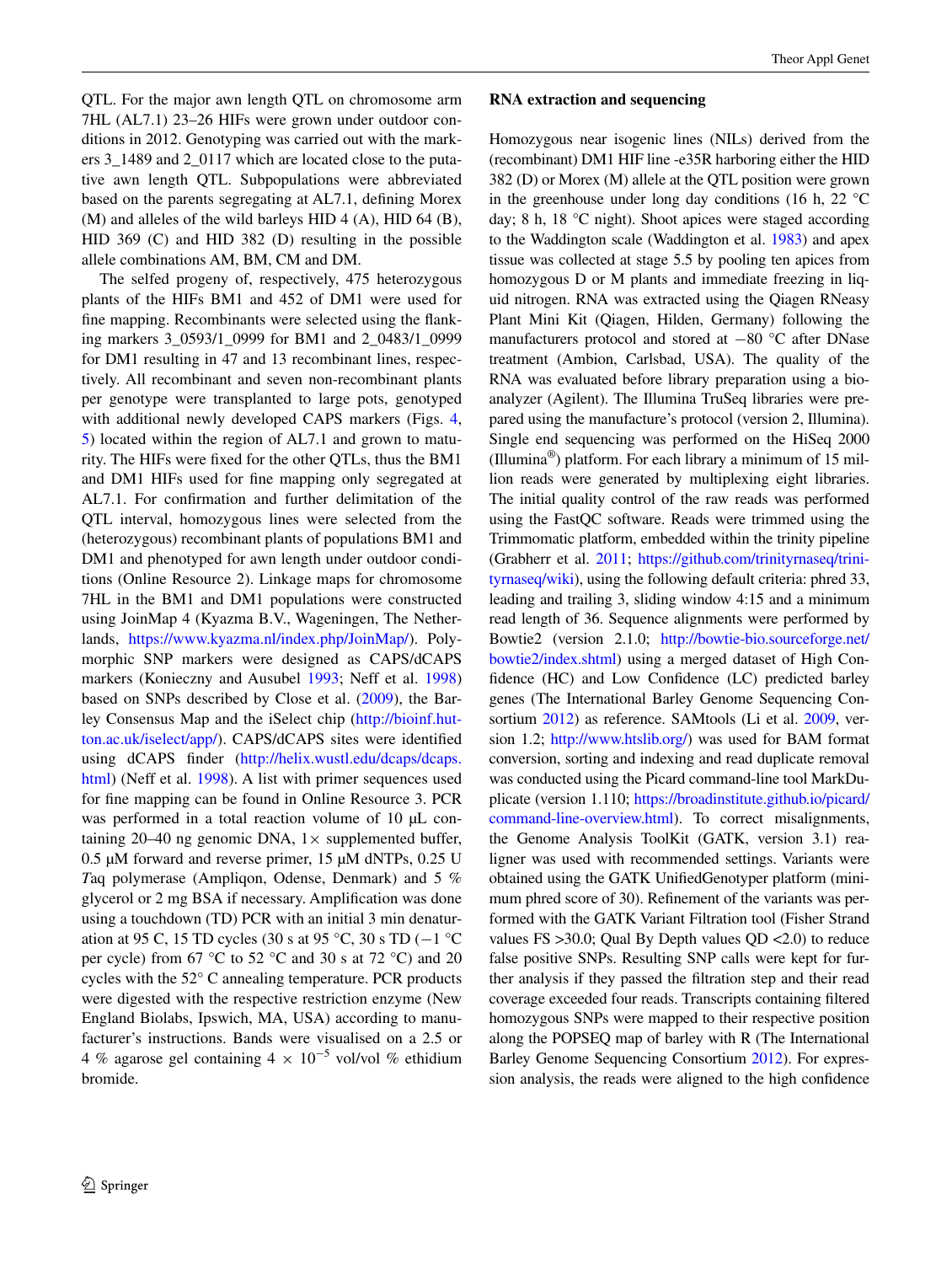<span id="page-4-0"></span>**Table 1** Awn length of parental lines and all RILs of the multiparent RIL population

|                     | Parental lines         |                       |                   |                       |                       | All RILs       |              | $H^2$ |
|---------------------|------------------------|-----------------------|-------------------|-----------------------|-----------------------|----------------|--------------|-------|
|                     | Morex                  | HID4                  | HID <sub>64</sub> | <b>HID 369</b>        | <b>HID 382</b>        | Average        | Range        |       |
| Awn length $(mm)^c$ | $164 \pm 16.8^{\circ}$ | $127 \pm 7.6^{\circ}$ | $125 \pm 10^{6}$  | $166 \pm 6.2^{\circ}$ | $132 \pm 7.6^{\circ}$ | $150 \pm 22.3$ | $73 - 230.0$ | 0.75  |

Letters a and b indicate significant differences ( $p \le 0.05$ ) between the parental lines, determined with a One-way ANOVA using a Tuckey HSD as post hoc test

<sup>c</sup> Average awn length values mm  $\pm$  STDEV, for parental lines  $n \ge 6$  awns

(HC) and low confidence (LC) gene set as described above and only in this case, the read duplicates were not removed from the BAM file. Raw counts were extracted from the BAM file using Salmon (Patro et al. [2015](#page-12-23)). Differentially regulated reads were called with a false discovery rate of 0.05 using the R bioconductor package limma-vroom (Ritchie et al. [2015\)](#page-12-24). All RNA sequencing data has been submitted to the GEO database (GSE85338). For phylogenetic studies, the amino acid sequence of candidate MLOC\_54434.1 was used as a query string to perform a sequence blast against the NCBI nr database of following organisms: *Hordeum vulgare* (taxid:4513), *Oryza sativa* (taxid:4530), *Brachypodium distachyon* (taxid:15368), *Sorghum bicolor* (taxid:4558*), Arabidopsis thaliana* (taxid:3702). Putative orthologues proteins were identified with a cutoff of *e* value 5*e*−10. The multiple alignment of chosen sequences was performed with CLUSTAL O (1.2.2) and a phylogenetic tree was inferred using the Neighbor-Joining method in MEGA5.

## **Effect of awn length on grain filling**

Plants of cv. Morex were grown under outdoor conditions. Upon heading, the plants were randomly assigned to three groups of equal size  $(n = 7)$  and all emerging spikes of these plants were treated as follows (latest 3 days after heading): (1) only the very tips of the awns were removed with scissors (full awn), (2) the awns were cut in half (half awn), or (3) the awns were cut off completely (no awn). This treatment was repeated with every emerging spike until the last spike had emerged. The plants were then allowed to reach full maturity without further disturbance and harvested individually. The cleaned seed (three technical replicates of 5 mL per biological replicate) was measured with the MARVIN Seed Analyser (GTA Sensorik, Neubrandenburg, Germany) to obtain seed width, length and area and thousand grain weight (TGW).

To assess the effect of the differences in awn length observed in the HIFs, seed from homozygous individuals from two mapping families (BM1 and DM1) obtained in the 2012 and 2014 outdoor experiments was cleaned and seed traits were also measured with the MARVIN Seed Analyser.



<span id="page-4-1"></span>**Fig. 1** Distributions of awn length in the mapping population. Histograms of average awn length of RILs from the mapping population. The entire mapping population consists of 916 RILs. *Bars* mark averages of parental *lines* (*A* HID 4, *B* HID 64, *C* HID 369, *D* HID 382, *M* morex)

#### **Results**

# **QTL mapping of awn length in the multiparent RIL population**

The multiparent RIL population used in this study was constructed from three lines of ssp. *spontaneum* originating from different parts around the Fertile Crescent (Iraq, Turkey and Israel) and one line of ssp. *agriocrithon* from the Tibetan highlands (China) crossed with the cv. Morex. To evaluate if the parents of this population differ in awn length we measured awn length of plants grown under outdoor conditions. The parents of the multiparent mapping population differed from one another in awn length, with HID 4 (Iraq), HID 64 (Turkey) and HID 382 (China) having significantly shorter awns when compared to cv. Morex (USA) and HID 369 (Israel) (Table [1](#page-4-0)). In the whole mapping population the trait showed a normal distribution ranging from 73.4 to 230.0 mm per RIL, including transgressive segregation in both directions and had a broad sense heritability of  $H^2 = 0.75$  (Figs. [1,](#page-4-0) [2;](#page-5-0) Table 1, Online Resource 4). Genotyping with 384 BOPA single-nucleotide polymorphism (SNP) markers resulted in a total of 365 polymorphic markers in the entire population, with about 200–230 polymorphic markers in each of the subpopulations (Online Resource 5). A total of 12 significant QTLs (LOD >3) for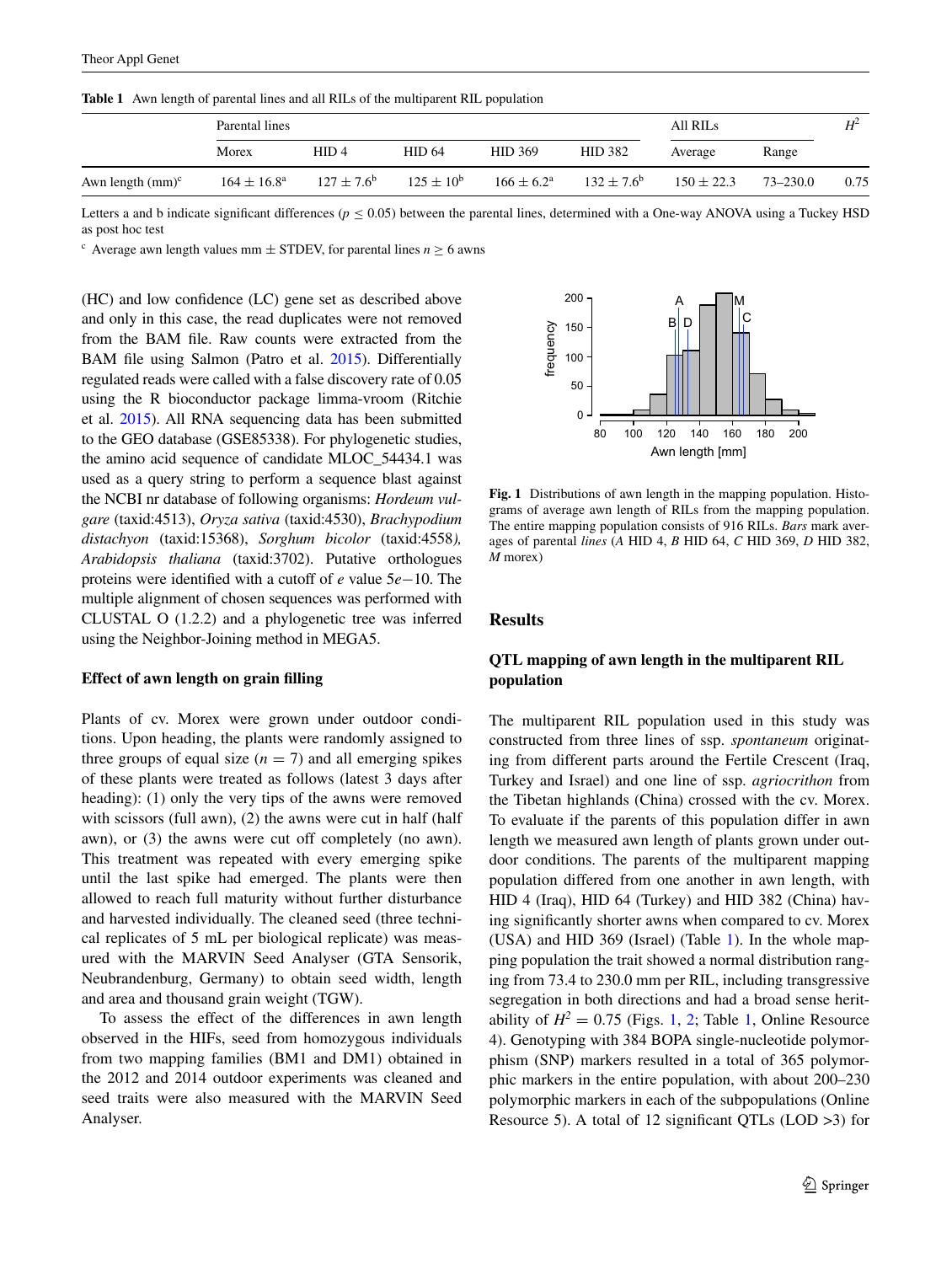

<span id="page-5-0"></span>**Fig. 2** QTL mapping for awn length. Results of multiple-QTL mapping (MQM) of awn length on the multiparent RIL population. *Lines* show *p* values over the seven barley chromosomes. The *horizontal line* indicates the confidence threshold  $(-log10(p) = 3.2)$ 

awn length were identified using the whole mapping population (Table [2](#page-6-0), Online Resource 6). The major QTL for awn length is located at position 133.9 cM on chromosome 7H ( $-\log 10(p) = 71.2$ ). The allele effects of the four wild barley parents when compared to Morex were determined for each QTL. From each parent, QTL with positive as well as negative effects were identified (Table [2\)](#page-6-0). No interactions between any of the 12 QTL were significant after multiple testing correction and we conclude that the loci act in an additive way.

### **Fine mapping of the major QTL on 7H**

AL7.1 on chromosome arm 7HL was the most significant QTL, therefore, it was selected for fine mapping. The major advantage of heterozygous inbred families (HIFs) is that it enables fine mapping of the QTL while comparing the trait in an otherwise isogenic background (Tuinstra et al. [1997](#page-12-17)). Two HIFs segregating for cultivated barley (Morex, M) and alleles of the wild barleys HID 4 (A), HID 64 (B) and HID 382 (D) were selected for each allele combination (AM, BM, DM). HID 369 (C) was not included in fine mapping, as it was not significantly different in awn length from Morex (Table [1](#page-4-0)). The HIFs were fixed for the wild allele of *vrs1* resulting in a 2-rowed spike. The segregating families were grown under outdoor conditions and genotyped with marker 3\_1489 located close to the peak of AL7.1. The two families segregating for the AM allele combination did not exhibit significant differences in awn length between the genotypes, which is consistent with the relatively small allele effect of parent HID 4 (Table [2\)](#page-6-0). In all tested families segregating for the B and M, or D and M alleles at 3\_1489, the homozygous HIFs differed significantly ( $p \leq 0.05$ ) in awn length from one another (Fig. [3](#page-6-1)). In each case, the Morex allele increased awn length compared to the wild barley allele, which was consistent with the allele effect estimated for this QTL (Table [2\)](#page-6-0). In the BM and DM populations the heterozygotes were intermediate to the homozygote genotypes indicating that the two alleles have incomplete dominance (Fig. [3](#page-6-1)).

One family from each of the confirmed allele combinations was selected for fine mapping (BM1 and DM1). Both families segregated for the wild barley and Morex alleles according to Mendelian ratios and exhibited recombination events between the flanking markers used (Online Resource 7). Recombinant plants were genotyped with additional markers to determine the recombination breakpoints (Online Resource 8) and the genotype data were used to construct linkage maps of the QTL region for both families (Fig. [4](#page-7-0)).

All recombinant plants and selected non-recombinant plants were grown to maturity and phenotyped for awn length. The non-recombinant plants exhibited similar differences in awn length as observed in the previous generation (Online Resource 9). The NIL progenies of all recombinants (Online Resource 8) were genotyped for markers between the two markers flanking the QTL region and awn length was measured for all plants allowing a comparison of the effect of Morex, HID 64 (B) and HID 382 (D) for each marker. Similar to earlier mapping experiments awn length inherited in an incomplete dominant manner with the Morex allele increasing awn length compared to the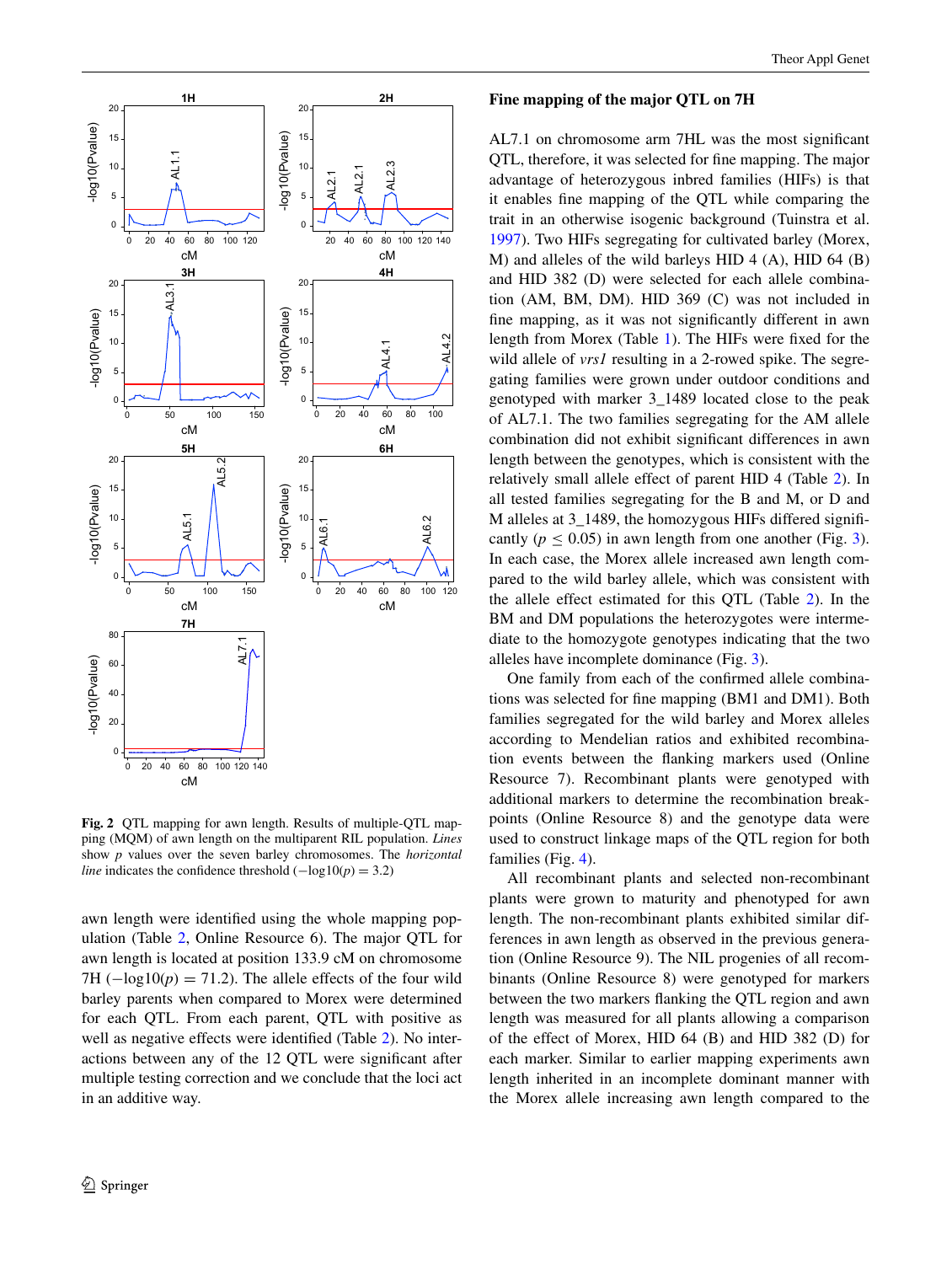| QTL   | chr <sup>a</sup> | pos <sup>b</sup> | Marker    |            |            | $-\log 10(p)$ | Allele effect $\pm$ SE <sup>c</sup> |                 |                 |                 |
|-------|------------------|------------------|-----------|------------|------------|---------------|-------------------------------------|-----------------|-----------------|-----------------|
|       |                  |                  | Peak      | Flanking 1 | Flanking 2 |               | HID <sub>4</sub>                    | <b>HID 64</b>   | <b>HID 369</b>  | <b>HID 382</b>  |
| AL1.1 | 1H               | 48.1             | 2 0 7 9 8 | 2 0617     | 2_0956     | 7.5           | $4.0 \pm 1.6$                       | $6.7 \pm 1.2$   | $1.9 \pm 1.3$   | $3.9 \pm 1.5$   |
| AL2.1 | 2H               | 25.0             | 2 1261    | 1 0180     | 2 0 8 6 4  | 4.2           | $-3.8 \pm 1.6$                      | $-3.1 \pm 1.4$  | $-4.3 \pm 1.6$  | $-4.9 \pm 1.6$  |
| AL2.2 | 2H               | 53.7             | 1 0 3 2 5 | 1 1505     | 2 0 5 8 5  | 5.1           | $7.5 \pm 1.8$                       | $-1.1 \pm 1.6$  | $-4.4 \pm 1.6$  | $2.4 \pm 1.6$   |
| AL2.3 | 2H               | 86.8             | 1 0214    | 1 0 7 8 6  | 1 1480     | 5.8           | $5.0 \pm 1.7$                       | $0.8 \pm 1.7$   | $0.0 \pm 5.2$   | $6.8 \pm 1.4$   |
| AL3.1 | 3H               | 52.0             | 1 0456    | 1 0081     | 1 0172     | 15.2          | $-6.4 \pm 1.7$                      | $-5.9 \pm 1.5$  | $-10.6 \pm 1.5$ | $1.8 \pm 1.5$   |
| AL4.1 | 4H               | 59.6             | 2 0 9 2 4 | 1 1042     | 1 1224     | 5.2           | $2.6 \pm 1.6$                       | $10.4 \pm 2.9$  | $5.1 \pm 1.2$   | $0.1 \pm 1.6$   |
| AL4.2 | 4H               | 111.1            | 1 1066    | 1 0 3 3 4  | 2 0 5 5 3  | 6.1           | $-2.3 \pm 1.5$                      | $5.1 \pm 2.1$   | $-4.0 \pm 1.5$  | $4.8 \pm 1.2$   |
| AL5.1 | 5H               | 74.9             | 2 1150    | 1 0167     | 2 0 5 2 6  | 5.6           | $-4.4 \pm 2.7$                      | $-2.6 \pm 2.1$  | $-3.2 \pm 1.6$  | $-6.5 \pm 1.4$  |
| AL5.2 | 5H               | 108.1            | 1 0094    | 2 0805     | 2 1203     | 16.0          | $9.6 \pm 1.8$                       | $4.5 \pm 1.7$   | $18.5 \pm 2.6$  | $8.7 \pm 2.1$   |
| AL6.1 | 6H               | 4.8              | 2 0882    | 2 0 2 9 2  | 2_0262     | 5.1           | $-3.3 \pm 1.8$                      | $-8.4 \pm 1.7$  | $0.0 \pm 5.5$   | $1.1 \pm 1.6$   |
| AL6.2 | 6H               | 100.8            | 2 0036    | 1 0015     | 1 0175     | 5.3           | $5.6 \pm 1.7$                       | $5.2 \pm 1.3$   | $3.3 \pm 3.3$   | $-0.5 \pm 1.4$  |
| AL7.1 | 7H               | 133.9            | 2 0962    | 2 1104     | End        | 71.2          | $-3.5 \pm 2.0$                      | $-19.0 \pm 2.0$ | $-1.0 \pm 2.1$  | $-24.7 \pm 1.3$ |

<span id="page-6-0"></span>**Table 2** Positions of QTLs for awn length on the barley genetic map and their allelic effects (in mm)

<sup>a</sup> Chromosome number

<sup>b</sup> QTL position (cM) of the peak marker

 $c$  Additive effects (in mm) of the wild barley alleles compared to Morex ( $\pm$ standard error). The positive or negative value indicates that the wild barley allele increases or reduces the trait, respectively



<span id="page-6-1"></span>**Fig. 3** Boxplots of awn length of six HIFs segregating for the QTL on chromosome arm 7HL. For each allele combination (AM, BM, DM) two HIFs were selected that segregate for the cultivated barley (Morex) and alleles of the wild barleys. *A* HID 4, *B* HID 64, *D* HID 382, *M* Morex, *H* heterozygous. Different *small letters* indicate significant differences between genotypes (one-way ANOVA,  $p \leq 0.05$ ,  $n \geq 10$ 

wild barley alleles (Online Resource 10,11 and 12). Fine mapping showed that AL7.1 is located between markers 2\_0483 and 2\_0117 for population BM1 as well as for DM1 (Fig. [5,](#page-8-0) Online Resource 8). This reduced the QTL interval to less than 1 cM (observed map distance: 0.9 cm in BM1 and 0.4 cM in DM1, respectively) and did not recombine with marker 3\_1489 in all tested individuals.

Awn length allelic variants are often associated with pleiotropic effects on other traits such as tillering and or plant height. Therefore, tiller number, spike length, plant height and flowering time were measured in the HIFs exhibiting the clearest differences in awn length (BM1, DM1 and DM2). The homozygous HIFs did not exhibit a significant difference in any of these traits (Online Resource 13). To evaluate the novelty of AL7.1 we performed an in silico mapping using markers that were previously associated with awn length genes (Online Resource 14). Two awn length related QTLs are located on 7HL, the SHORT INTERNODES (SHI)-family transcription factor encoded by the *HvLks2* gene, and the brass GATK VariantFiltration tool gene. AL7.1 is located 30 cM distal of *HvLks2*, close to *HvDIM* which maps to 140.3 cM on the POPSEQ map. Neither *HvLks2* nor *HvDIM* are located in between the markers flanking AL7.1. Taken together, we have fine mapped an awn length QTL in the distal region of chromosome arm 7HL that does not map to any previously described awn length locus. In addition, AL7.1 did not exhibit any pleiotropic effect on the other measured traits.

#### **RNA sequencing of NILs corroborates fine mapping**

To verify the fine mapping of AL7.1 we performed RNA sequencing, using next generation sequencing on the homozygous NIL pair derived from the heterozygous recombinant DM1-e35R HIF line. RNA was obtained from shoot apical meristem tissue at Waddington stage (W) 5.5 (Waddington et al. [1983](#page-12-20)), at this time point the stylar canal starts to close and the first awns are emerging. Transcripts exhibiting a SNP when compared to the reference sequence (cv. Morex) were mapped to the barley POPSEQ map. A total of 1295 genes can be assigned to derive from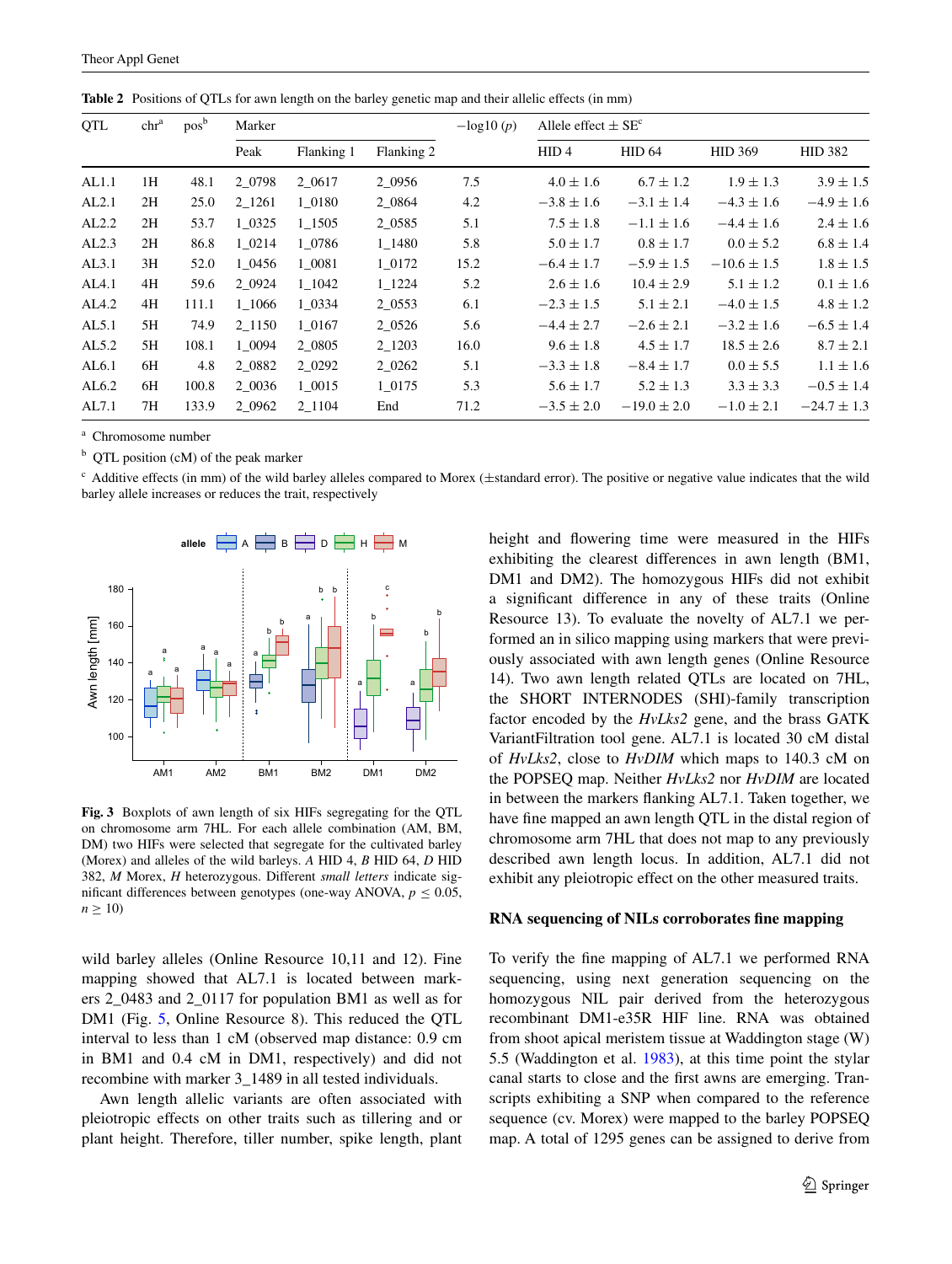<span id="page-7-0"></span>**Fig. 4** Fine mapping of BM1 and DM1. Mini map derived from the BM1 and DM1 segregating families, and position of the markers on the POPSEQ Map (Ariyadasa et al. [2014\)](#page-11-10) that were used to construct linkage maps of the QTL region in BM1 and DM1. Marker 3\_1489 (purple) completely co-segregates with AL7.1. From family BM1, a map between markers 3\_0593 and 1\_0999 could be reconstructed corresponding to 5.4 cM. Family DM1 segregated only between markers 2\_0483 and 1\_0999 with a genetic distance of 1.4 cM



the introgressed wild barleys, while 3445 genes show the Morex allele. The number of Morex alleles accounts for 72 %, reflecting the expected value of 75 % of the Morex genome in the HIF progenies. Direct comparison of the SNPs between the DM1- e35R NILs confirmed the position of the segregating region on chromosome arm 7HL, as well as the introgression pattern derived from the initial genotyping data (Fig. [6\)](#page-9-0).

RNA sequencing can also be used to narrow down the number of candidate genes, which comprise differentially regulated genes, as well as transcripts with nonsynonymous SNPs. The segregating region on chromosome 7HL identified with RNA sequencing spans an interval of 2.2 cM (132.01–134.21 cM) according to the POP-SEQ map (Online resource 15). This interval contains 123 genes (43 HC and 80 LC genes). The 0.9 cM interval identified through fine mapping is completely located within this 2.2 cM interval and contains 66 genes (26 HC, 40 LC). Within this interval, transcripts were detected for 19 out of the 66 genes and only eight transcripts exhibited polymorphisms between the DM1-e35R NILs (Online resource 15). Analysis of transcripts with no assigned position according to the POPSEQ map revealed three additional genes containing polymorphisms. Expression analysis performed on the DM1-e35R NILs indicated that two genes (MLOC\_72272.1 and MLOC\_54434.1), both located within the introgression, were differentially regulated between the DM1-e35R NILs (adjusted *p* value  $\leq$ 0.05) (Online resource 15). The low number of differentially regulated genes identified between the two NILs may be caused by the high variation observed between the individual biological replicates (Online resource 16).

Because MLOC\_54434.1, encoding a zinc finger protein 3, also revealed a polymorphism in the variant calling, we performed Sanger sequencing of MLOC\_54434.1 in the BM1 and DM1 NILs. The NILs that exhibited a reduced awn length contained an AG insertion at position 37. This insertion causes a frameshift in the protein sequence and introduces a premature stop codon. The marker developed based on the detected variant in MLOC\_54434.1, which is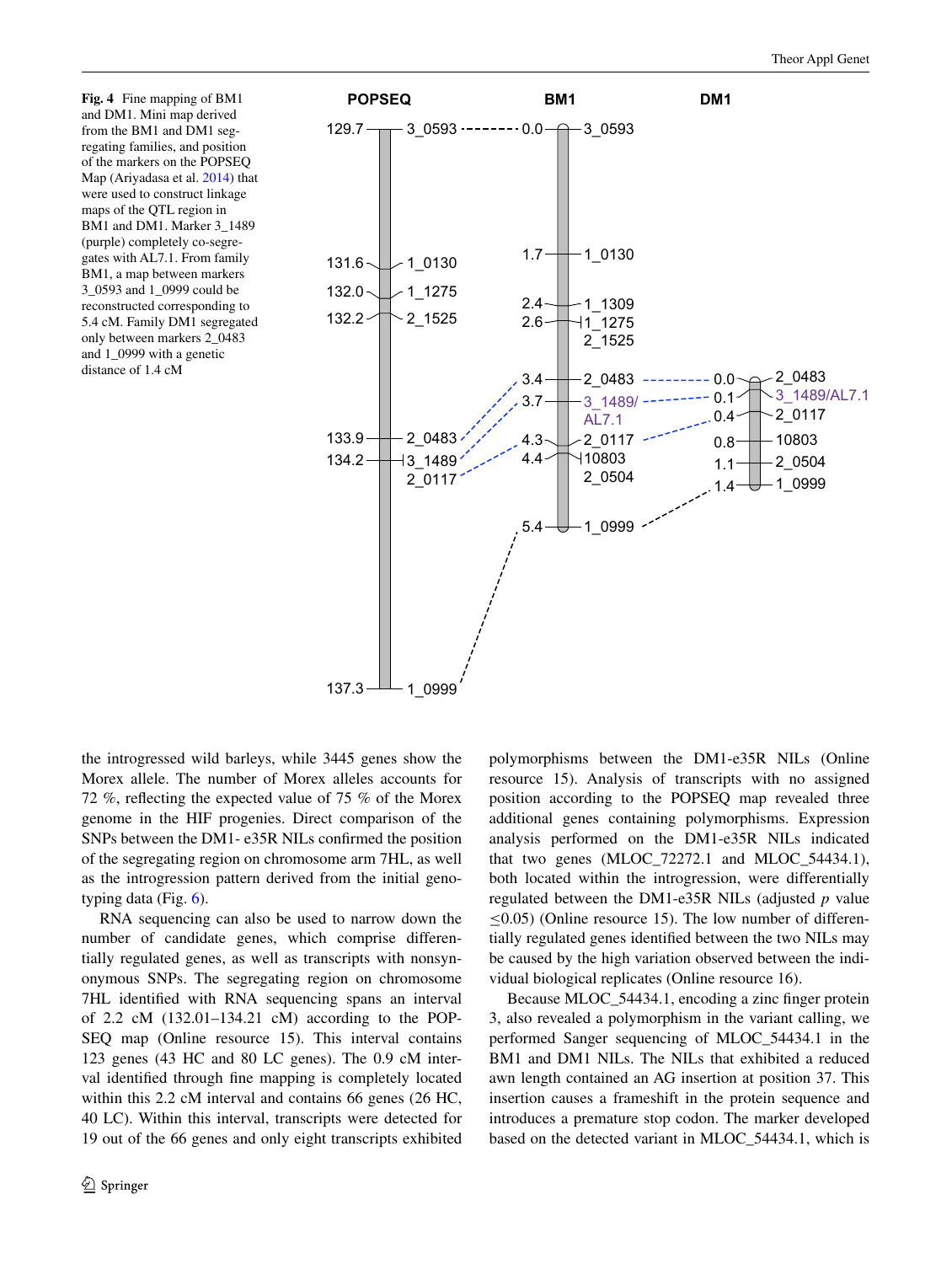<span id="page-8-0"></span>**Fig. 5** Selection of HIFs used for QTL confirmation. **a** Graphic representation of recombinants used for QTL fine-mapping. *Black horizontal bars* represent positions of tested markers. *Purple dashed line* position of the most significant QTL marker; *black dashed lines* positions of markers just outside the QTL region. Colour code *red* Morex, *blue* wild barley, and *green* heterozygous. (B) Boxplots of awn lengths collected from recombinant homozygous NILs (*B* HID 64, *D* HID 382, *M* morex.). Different *small letters* indicate significant differences between the genotypes (one-way ANOVA,  $p \le 0.05, n \ge 6$ 



located at 134.21 cM in the POPSEQ map, co-segregated with the phenotype of the recombinant homozygous NILs from the two mapping populations BM1 and DM1 (Online resource 15). Assuming that the causative gene is expressed in the selected developmental stage, we consider this zincfinger TF as prime candidate gene for the awn length phenotype. Phylogenetic analysis revealed no homology with known zinc-finger domain containing awn length genes *HvLks2* and *OsDL* (Online resource 17). Taken together, RNA sequencing of the NILs improved the fine-mapping and significantly reduced the number of candidate genes.

## **Awns significantly contribute to grain filling**

To study the contribution of awns to grain filling under our experimental conditions, we studied the effect of awn removal on seed width, length and weight. Plants of cv. Morex were grown under outdoor conditions and when spikes of these plants emerged the awns were removed. Three groups were made: in the first group, awns were completely removed (no awn), in the second group the awns were cut in half (half awn) and in the third group awns were only cropped at the very tips (full awn) to account for effects by wounding. As an additional control, the thousand grain weight (TGW) and seed width of Morex free from physical injury were also included. Average width of seeds and TGW obtained from Morex spikes with no awn was significantly reduced to, respectively 95.3 and 83.9 % when compared to the control (Table [3\)](#page-9-1). These experiments confirm that awn length indeed influences grain filling in barley.

Since this experiment involved a very severe reduction in awn length, we investigated whether the rather moderate changes in awn length observed in our mapping populations also significantly affected grain filling. For this, seeds from homozygous NILs from the mapping populations BM1 and DM1 grown under outdoors conditions in two growing seasons (2012 and 2014) were tested. In both growing seasons, these NILs exhibited significant differences in awn length compared to each other, the B and D allele reduced awn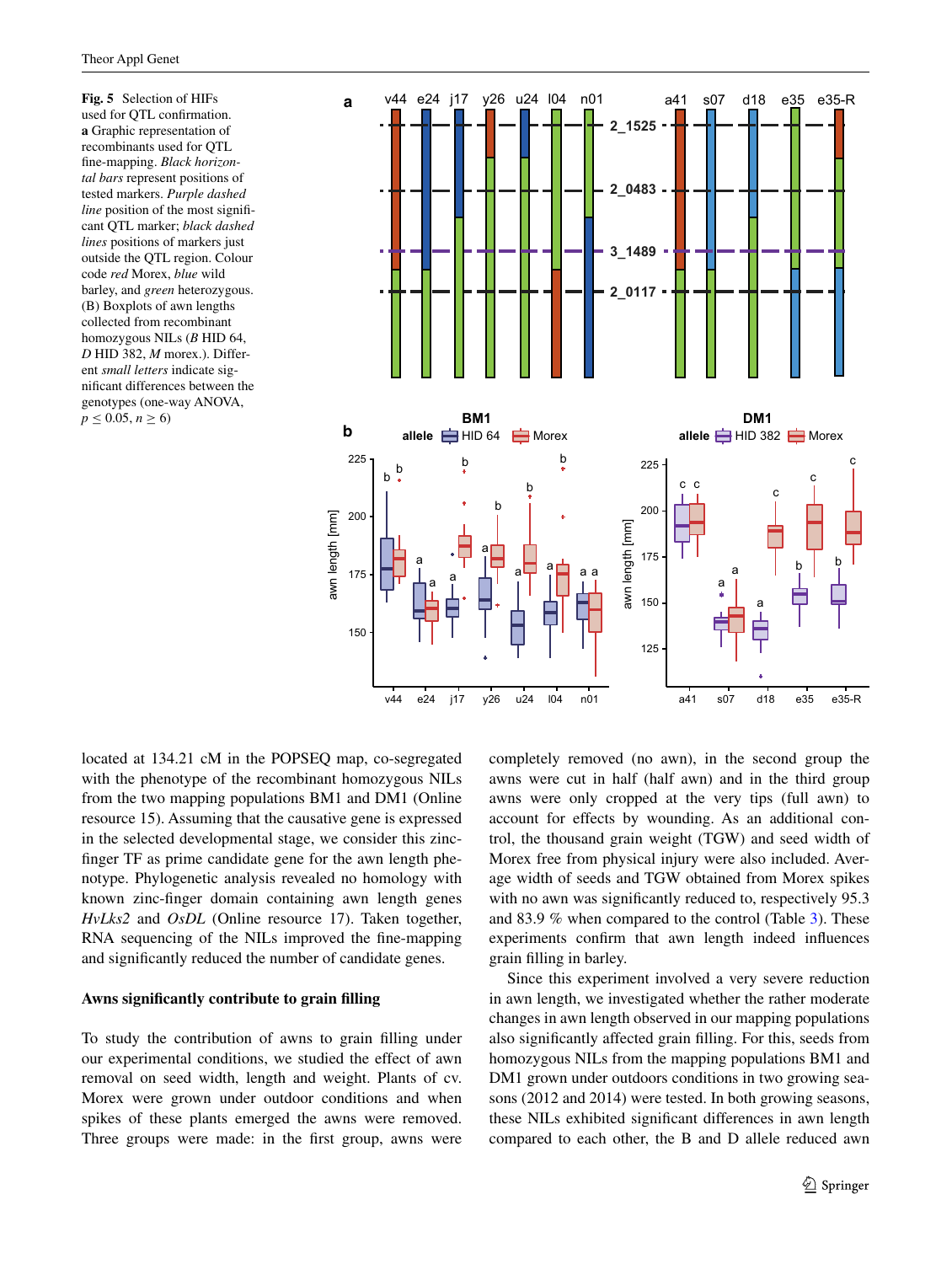<span id="page-9-0"></span>**Fig. 6** Comparison between the DM1-e35R NILs. The major QTL on 7HL associating with awn length is marked with an *arrow head*. *Left panel* shows the introgressions of the wild barley into the cv. Morex. *Right panel* shows expressed variants between wild HID *lines* (*black*) and Morex (*red*). *Green bars* indicate the variants polymorphic between the two DM1-e35R NILs, homozygous for, respectively, the Morex and HID382 (D) allele



<span id="page-9-1"></span>

| <b>Table 3</b> Average seed width |  |
|-----------------------------------|--|
| and thousand grain weight         |  |
| measured for plants of cv.        |  |
| Morex or homozygous NILs          |  |

| Genotype  | Awn length (mm)  |                   | Seed width (mm)  |                   | (g)              |                   | Growing season |  |
|-----------|------------------|-------------------|------------------|-------------------|------------------|-------------------|----------------|--|
|           | $Avg^b \pm SD^c$ | $\%^4$            | $Avg^b \pm SD^c$ | $\%^{\rm d}$      | $Avg^b \pm SD^c$ | $\%^{\rm d}$      |                |  |
| Morex     | Control          | n.d.              | $3.6 \pm 0.08$   | $100^a$           | $49 \pm 3.2$     | 100 <sup>a</sup>  | 2014           |  |
| Morex     | Full awn         | $[100]$           | $3.6 \pm 0.10$   | $101.0^{\rm a}$   | $50 \pm 2.6$     | $102.3^{\rm a}$   | 2014           |  |
| Morex     | Half awn         | [50]              | $3.5 \pm 0.08$   | 99.3 <sup>a</sup> | $47 \pm 2.2$     | $93.6^{ab}$       | 2014           |  |
| Morex     | No awn           | [0]               | $3.4 \pm 0.10$   | $95.3^{b}$        | $41 \pm 3.4$     | 83 <sup>c</sup>   | 2014           |  |
| BM1 M     | $151 \pm 6$      | $100^{\rm a}$     | $3.5 \pm 0.05$   | $100^{\rm a}$     | $50 \pm 1.5$     | 100 <sup>a</sup>  | 2012           |  |
| BM1 B     | $130 \pm 7$      | $86.1^{b}$        | $3.5 \pm 0.07$   | $98.0^{\rm a}$    | $49 \pm 2.1$     | 99.2 <sup>a</sup> | 2012           |  |
| DM1 M     | $156 \pm 15$     | $100^{\rm a}$     | $3.6 \pm 0.04$   | $100^{\rm a}$     | $48 \pm 0.6$     | 100 <sup>a</sup>  | 2012           |  |
| DM1 D     | $107 \pm 10$     | $68.6^{b}$        | $3.5 \pm 0.05$   | 97.2 <sup>a</sup> | $46 \pm 2.0$     | 96.8 <sup>a</sup> | 2012           |  |
| BM1-j17 M | $189 \pm 12$     | $100^{\rm a}$     | $3.6 \pm 0.12$   | $100^{\rm a}$     | $53 \pm 5.3$     | $100^a$           | 2014           |  |
| BM1-j17 B | $161 \pm 8$      | $85.9^{b}$        | $3.6 \pm 0.08$   | $99.4^{\rm a}$    | $52 \pm 3.3$     | 99.7 <sup>a</sup> | 2014           |  |
| DM1-d18 M | $188 \pm 11$     | $100^{\rm a}$     | $3.6 \pm 0.05$   | $100^{\rm a}$     | $47 \pm 1.3$     | $100^a$           | 2014           |  |
| DM1-d18 D | $134 \pm 8$      | 71.3 <sup>b</sup> | $3.5 \pm 0.08$   | $97.2^{b}$        | $46 \pm 3.5$     | 97.7 <sup>a</sup> | 2014           |  |

<sup>a</sup> Thousand grain weight

<sup>b</sup> Average of biological replicates ( $n \ge 7$ )

<sup>c</sup> Standard deviation

 $d$  Percentage compared to control (=100). Different small letters indicate significant differences between genotypes (one-way ANOVA,  $p \leq 0.05$ )

length compared to the M allele to approximately 86 and 70 %, respectively. In the DM1 population, a significant reduction in seed width to 97.2 % was observed only in the 2014 growing season (Table [3\)](#page-9-1), but no significant differences were found for TGW. The BM1 population exhibited no significant reductions in seed width and TGW.

# **Discussion**

Although the importance of awn length for grain yield is widely recognised (Bort et al. [1994](#page-11-3); Grundbacher [1963](#page-12-0); Scharen et al. [1983](#page-12-4)), little is known about the genes involved in this trait. In this work we used a multiparent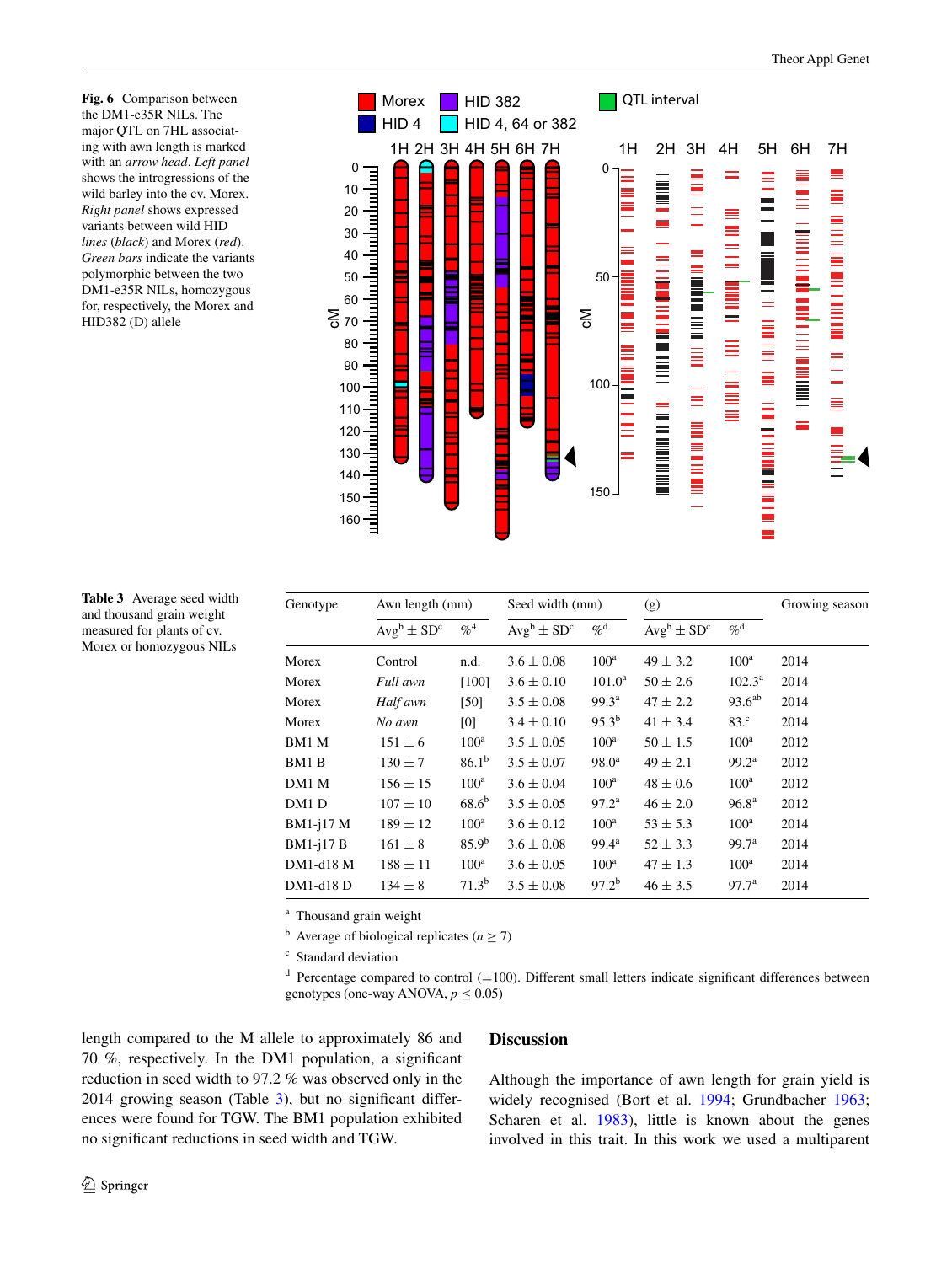mapping population, consisting of six subpopulations to identify awn-length related QTLs. We observed significant variation in awn length, including transgressive segregation in both directions, which argues for the presence of both positive and negative alleles in the parents and/or interactions between loci. Awn length distribution did not differ significantly from normality in the six individual subpopulations, suggesting the involvement of multiple loci. The relatively high broad sense heritability of the trait  $(H<sup>2</sup> = 0.75)$  was in accordance with previous findings that awn length is a highly heritable trait (Taheri et al. [2011\)](#page-12-25).

Most QTL studies in crops have been conducted in biparental populations. However, this approach is limited as the small number of parental lines represent only a small portion of the genetic diversity for the trait of interest. Multiparent mapping populations are more genetically diverse than bi-parental populations and allow to screen for effects of multiple alleles per locus. The high genetic diversity combined with increased levels of recombination due to intercrossing increase the resolution and precision of the QTL detection (Cavanagh et al. [2008](#page-11-8); Pascuala et al. [2016](#page-12-26)). To date, only a few multiparent mapping populations using mainly elite cultivars, have been described in wheat and barley (Huang et al. [2012;](#page-12-27) Mackay et al. [2014;](#page-12-28) Sannemann et al. [2015\)](#page-12-29). These studies use, respectively, four (Huang et al. [2012](#page-12-27)) and eight (Mackay et al. [2014](#page-12-28); Sannemann et al. [2015\)](#page-12-29) different parental lines as founders for the multiparent mapping population. In our study, we used a multiparent mapping population based on five parental lines; three wild barley genotypes from the eastern and western Fertile Crescent; one barley genotype from the Tibetan highlands in China; and the cultivar Morex. The wild barley parents were selected to maximise genetic diversity in the mapping population. All wild barley lines were crossed with Morex after which one round of backcrossing to the elite parent Morex was used to reduce the proportion of unfavourable wild alleles. As such this intercross population represents a valuable resource for QTL detection, gene identification and as pre-breeding material. Due to the crossing and backcrossing with Morex, on average 75 % of the genome of the RILs originate from the recurrent parent Morex. Such asymmetric population structure is not optimal to construct a linkage map as recombination events cannot be observed in large parts of the genome. We, therefore, used the readily available POPSEQ map, which is supported by the genome assembly, as basis for the QTL mapping. We were able to detect 12 significant awn length QTLs from which AL1.1, AL3.1, AL4.1 and AL5.1 co-localise with regions of previously described short awn (*lks*) or *breviaristatum* (*ari*) loci, which are known to exhibit awn length phenotypes (Franckowiak and Lundqvist [2012;](#page-11-1) Druka et al. [2011\)](#page-11-6). In addition, Morex is a smooth awned barley variety carrying the smooth awn 1 (*raw1*) gene which is located close to AL5.2. To our knowledge, none of the other awn length QTLs including AL7.1, which has the largest effect on awn length, map to previously described loci. The phenotypic variation in both wild and cultivated species suggests that the trait has not been under stringent selection during domestication (Abbo et al. [2014\)](#page-11-12). Three out of four wild barley alleles reduced awn length when compared to Morex, while all accessions carry QTL that have positive as well as negative contribution, explaining the observed transgression.

To refine the mapping of AL7.1 we performed RNA sequencing of two near isogenic lines differing only in the QTL region for HID 382 (DM1-e35). Using this approach, we were able to precisely map the position of the introgression on chromosome arm 7HL. No variants were observed in *HvLks2* or *HvDIM*, where both are located outside of the introgression. In addition, no direct orthologues of known awn-length related genes were identified within the QTL region. Awn length related genes in rice identified so far include: the zinc finger *DROOPING LEAF* (*OsDL*); the auxin response factor *ETTIN2* (*OsETT2*); *awn*-*1* (*an*-*1*) and *an*-*2* which encode, respectively a basic helix-loophelix protein and the *LONELY GUY LIKE PROTEIN 6* (*OsLOGL6*), which catalyses the final step of cytokinin synthesis; and *LONG AND BARBED AWN1* (*OsLABA1*), which encodes a cytokinin-activating enzyme (Luo et al. [2013](#page-12-30); Toriba and Hirano [2014](#page-12-31); Gu et al. [2015](#page-12-32), Hua et al. [2015](#page-12-33)). Selection of the candidate genes was done based on the variant calling and expression analysis of the RNA sequencing. At the selected developmental stages (W5.5) a relatively low number of differentially regulated genes were identified in the expression analysis. This can be due to the selected tissue type (entire apex including floral primordia) and/or the relatively early stage of development of the awn. In the variant calling, only MLOC\_54434.1, which encodes for a zinc finger (ZF) protein 3 gene, contained a small deletion of 2 nucleotides and co-segregated with the phenotypes of NILs derived from the HIFs DM1 and BM1. Taken together, this MLOC\_54434.1 appears to be a promising candidate gene for this major awn length QTL. Noteworthy, two awn length related genes *Lks2* and *DL* also contain a zinc-finger domain (Yuo et al. [2012](#page-12-3); Toriba and Hirano [2014](#page-12-31)). However, phylogenetic analysis indicates that there is no strong homology with MLOC\_54434.1 and these previously described awn length related genes.

Previous studies have shown that the photosynthetic activity of the spike in general and the awn in particular are important for grain filling in barley (Abebe et al. [2009;](#page-11-4) Bort et al. [1994;](#page-11-3) Scharen et al. [1983](#page-12-4); Xue et al. [1997\)](#page-12-34). We have shown that de-awning Morex plants shortly after heading resulted in a significant reduction in seed width and TGW, suggesting that awn length significantly contributes to grain yield. Only a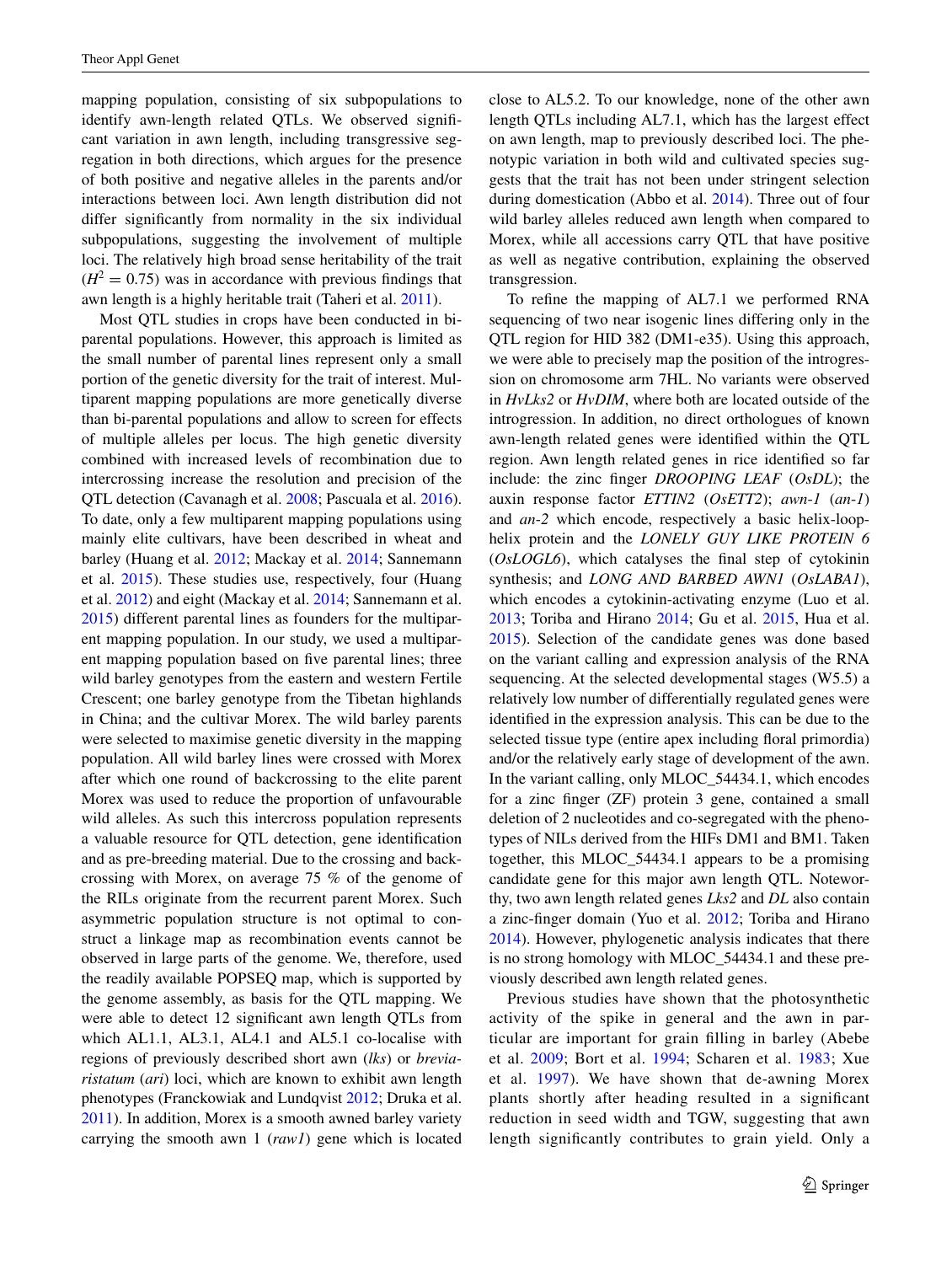subtle non-significant effect on seed width and TGW was observed DM1 and BM1 NILs. On one hand, this could be due to the rather moderate reduction in awn length in these lines when compared to de-awning of Morex. On the other hand, variation in awn length and correlated differences in net photosynthetic rate of the spike might only become more apparent in stress prone environments with water limitation, high air temperatures, leaf diseases, and other causes of premature leaf senescence (Martin et al. [1993\)](#page-12-35).

Several natural mutant alleles of *lks2* are present in the East Asian barley gene pool (Yuo et al. [2012](#page-12-3)). Long awns might be seen as hindrance in harvest or storage by the farmer (Yuo et al. [2012\)](#page-12-3). In modern cultivars, the presence of a long awn reduces the value of the barley straw used for feed (Takahashi [1955](#page-12-36)). However, Morex is known as a smooth-awn malting variety derived from Manchurian barley imported in the early 1920s from Northeast Asia. Morex was characterised by longer awns than three out of the four selected donor barley genotypes. Accordingly, the AL7.1 allele from Morex strongly increased awn length and represents a previously uncharacterised QTL. However, under favourable conditions, only moderate effects on grain size were observed for this QTL.

Taken together, these data exemplify how a multiparent mapping population in barley consisting of wild accessions backcrossed into a commonly used cultivar increased the genetic diversity. Eventually, such approaches may be employed as tool to introduce novel and beneficial traits into the elite barley germplasm.

**Author contribution statement** CL, WvE and MK planned the experiments. CL performed experiments and awn length measurements. SE contributed to the development of the mapping population. MM and PH performed SNP data analysis. MB performed QTL analysis. CL, WvE, AW, MvK and MK wrote the manuscript. WvE and AW analysed the RNAseq data. All authors read and approved the final manuscript.

**Acknowledgments** Open access funding provided by Max Planck Institute for Plant Breeding Research. We would like to thank Sheila Adimargono for her contribution to the development of the mapping population and Marianne Harperscheidt, Caren Dawidson, Kurt Stueber, Andrea Lossow and Kerstin Luxa for excellent technical assistance in laboratory, greenhouse and outdoors. This research was funded by the German Cluster of Excellence on Plant Sciences (CEP-LAS) EXC1028 and a scholarship awarded to the first author by the International Max Planck Research School (IMPRS).

#### **Compliance with ethical standards**

**Conflict of interest** The authors declare that they have no conflict of interest.

**Open Access** This article is distributed under the terms of the Creative Commons Attribution 4.0 International License ([http://crea](http://creativecommons.org/licenses/by/4.0/)[tivecommons.org/licenses/by/4.0/](http://creativecommons.org/licenses/by/4.0/)), which permits unrestricted use, distribution, and reproduction in any medium, provided you give appropriate credit to the original author(s) and the source, provide a link to the Creative Commons license, and indicate if changes were made.

# **References**

- <span id="page-11-12"></span>Abbo S, Van-Oss RP, Gopher A, Saranga Y, Ofner R, Peleg Z (2014) Plant domestication versus crop evolution: a conceptual framework for cereals and grain legumes. Trends Plant Sci 19:351–360
- <span id="page-11-4"></span>Abebe T, Wise RP, Skadsen RW (2009) Comparative transcriptional profiling established the awn as the major photosynthetic organ of the barley spike while the lemma and the palea primarily protect the seed. Plant Genome 2:247–259
- <span id="page-11-10"></span>Ariyadasa R, Mascher M, Nussbaumer T, Schulte D, Frenkel Z, Poursarebani N, Zhou R, Steuernagel B, Gundlach H, Taudien S, Felder M, Platzer M, Himmelbach A, Schmutzer T, Hedley PE, Muehlbauer GJ, Scholz U, Korol A, Mayer KFX, Waugh R, Langridge P, Graner A, Stein N (2014) A sequence-ready physical map of barley anchored genetically by two million single-nucleotide polymorphisms. Plant Physiol 164:412–423
- <span id="page-11-7"></span>Badr A, Müller K, Schafer-Pregl R, El Rabey H, Effgen S, Ibrahim HH, Pozzi C, Rohde W, Salamini F (2000) On the origin and domestication history of barley (*Hordeum vulgare*). Mol Biol Evol 17:499–510
- <span id="page-11-3"></span>Bort J, Febrero A, Amaro T, Araus JL (1994) Role of awns in ear wateruse efficiency and grain weight in barley. Agronomie 14:133–139
- <span id="page-11-8"></span>Cavanagh C, Morell M, Mackay I, Powell W (2008) From mutations to MAGIC: resources for gene discovery, validation and delivery in crop plants. Curr Opin Plant Biol 11:215–221
- <span id="page-11-5"></span>Chen GD, Li HB, Zheng Z, Wei YM, Zheng YL, McIntyre CL, Zhou MX, Liu CJ (2012) Characterization of a QTL affecting spike morphology on the long arm of chromosome 3H in barley (*Hordeum vulgare* L.) based on near isogenic lines and a NIL-derived population. Theor Appl Genet 125:1385–1392
- <span id="page-11-9"></span>Close TJ, Bhat PR, Lonardi S, Wu YH, Rostoks N, Ramsay L, Druka A, Stein N, Svensson JT, Wanamaker S, Bozdag S, Roose ML, Moscou MJ, Chao SAM, Varshney RK, Szucs P, Sato K, Hayes PM, Matthews DE, Kleinhofs A, Muehlbauer GJ, DeYoung J, Marshall DF, Madishetty K, Fenton RD, Condamine P, Graner A, Waugh R (2009) Development and implementation of highthroughput SNP genotyping in barley. BMC Genom 10:582
- <span id="page-11-2"></span>Dockter C, Gruszka D, Braumann I, Druka A, Druka I, Franckowiak J, Gough SP, Janeczko A, Kurowska M, Lundqvist J, Lundqvist U, Marzec M, Matyszczak I, Muller AH, Oklestkova J, Schulz B, Zakhrabekova S, Hansson M (2014) Induced variations in brassinosteroid genes define barley height and sturdiness, and expand the green revolution genetic toolkit. Plant Physiol 166:1912–1927
- <span id="page-11-6"></span>Druka A, Franckowiak J, Lundqvist U, Bonar N, Alexander J, Houston K, Radovic S, Shahinnia F, Vendramin V, Morgante M, Stein N, Waugh R (2011) Genetic dissection of barley morphology and development. Plant Physiol 155:617–627
- <span id="page-11-0"></span>Elbaum R, Zaltzman L, Burgert I, Fratzl P (2007) The role of wheat awns in the seed dispersal unit. Science 316:884–886
- <span id="page-11-1"></span>Franckowiak JD, Lundqvist U (2012) Descriptions of barley genetic stocks for 2012. Barley Genet Newsl 42
- <span id="page-11-11"></span>Grabherr MG, Haas BJ, Yassour M, Levin JZ, Thompson DA, Amit I, Adiconis X, Fan L, Raychowdhury R, Zeng Q, Chen Z, Mauceli E, Hacohen N, Gnirke A, Rhind N, di Palma F, Birren BW, Nusbaum C, Lindblad-Toh K, Friedman N, Regev A (2011)